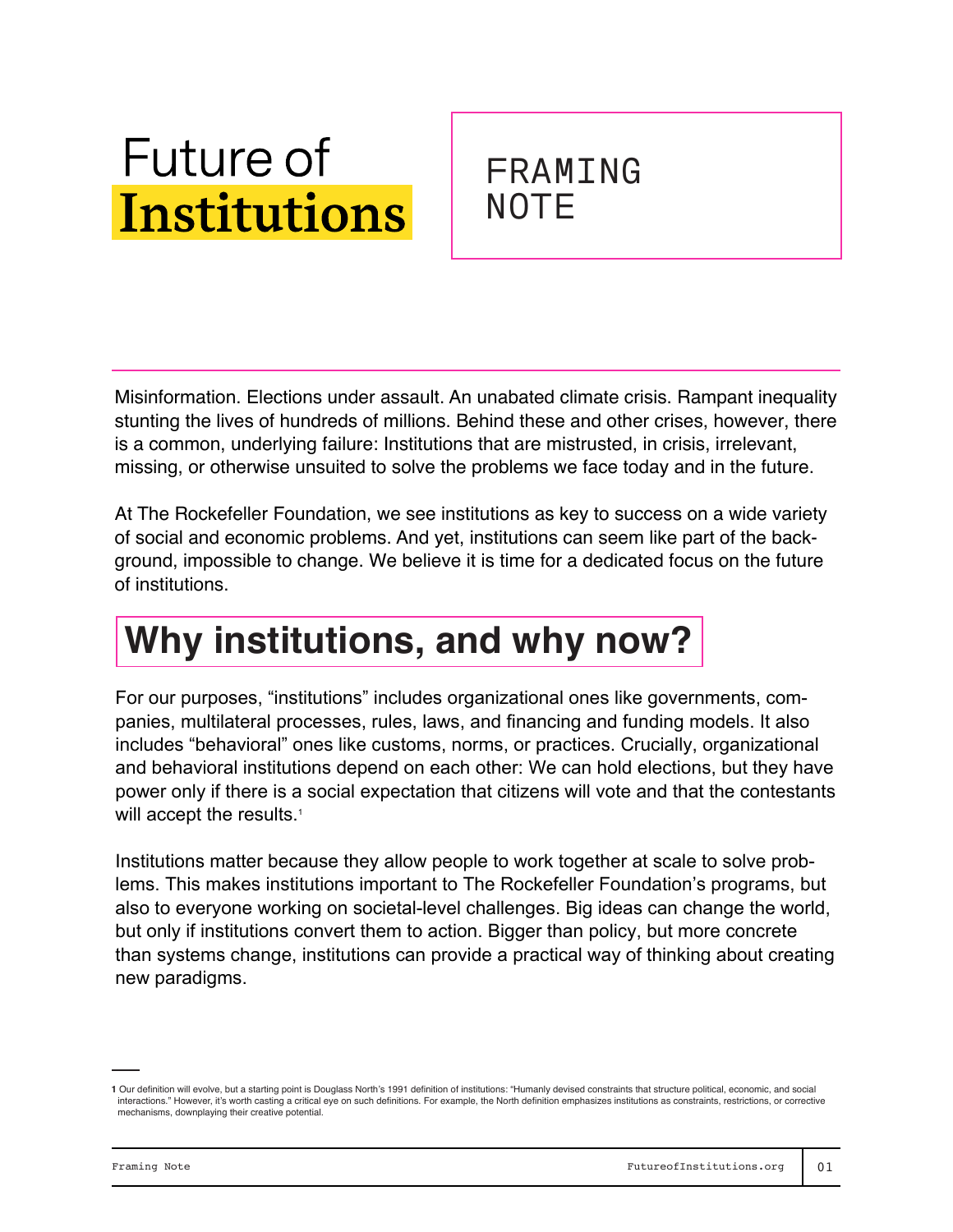Many of the organizational institutions we depend on are struggling now more than ever – from media, to elections, to global governance, to community organizations. These struggles have been created by changes in behavioral institutions and social and economic context, creating a fundamental mismatch. We also face new challenges like climate change and machine intelligence, whose speed and scope defy the limits of even the most successful institutions in operation today.

The answer can't be cynicism and despair. It also can't be a return to inflexible, outdated, or one-dimensional views of what "strong" institutions look like. Instead, we can find inspiration in new institutional innovations.

Examples of innovations include "organic institutions" that defy our conventional mental models of what an institution is, such as open-source software communities or the diverse manifestations of the #MeToo and Black Lives Matter movements. Even new institutional forms that have had ambiguous or controversial impacts so far, such as cryptocurrencies or decentralized autonomous organizations, can contain valuable lessons about what gaps need to be filled and what characteristics can help institutions flourish today.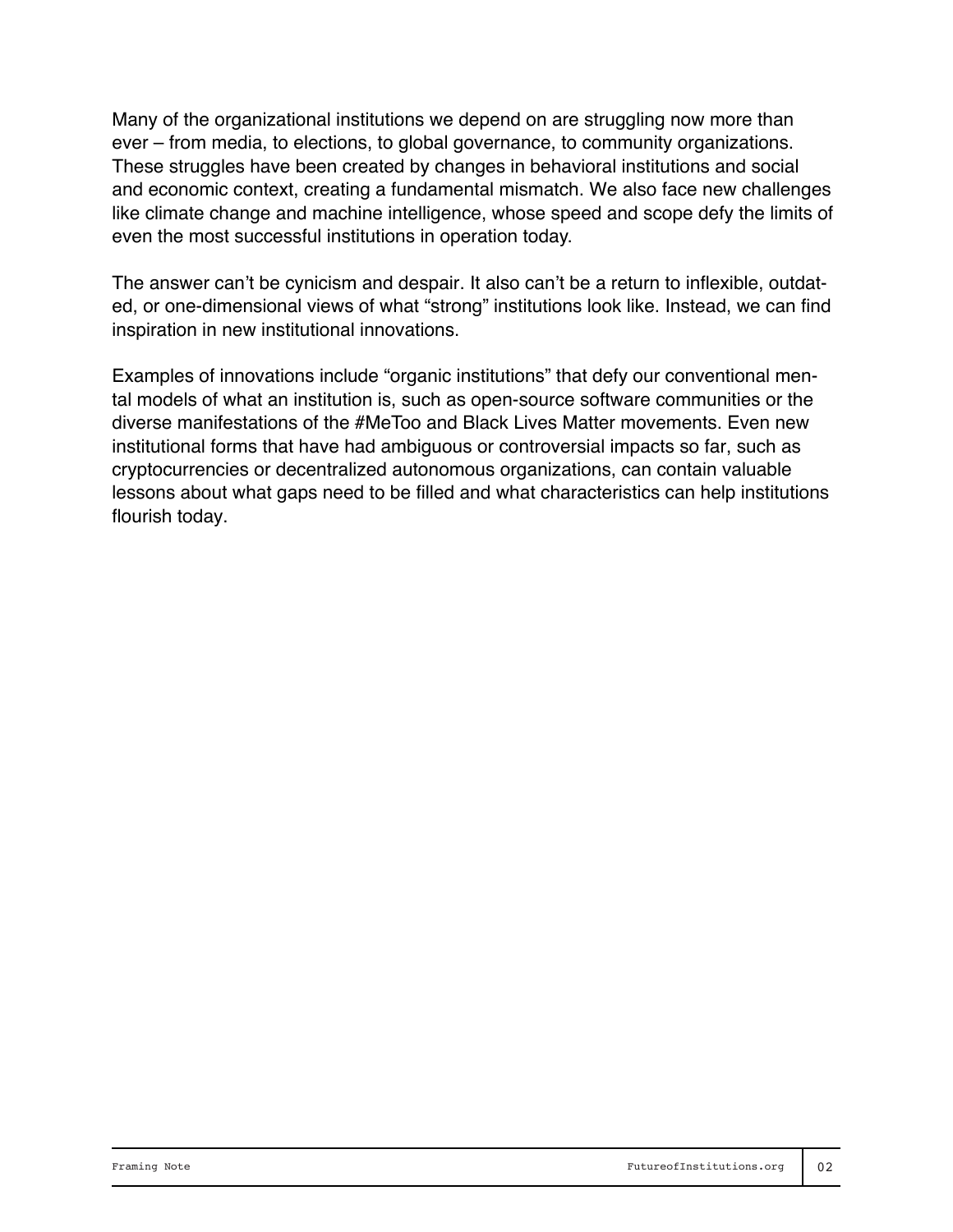### **New missions, new methods**

**An agenda for exploring the future of institutions might encompass two general questions:** 

### **1. What new (or reborn) institutions will humanity need to build over the next ten years to solve our greatest challenges?**

Examples of innovations include "organic institutions" that defy our conventional mental models of what an institution is, such as open-source software communities or the diverse manifestations of the #MeToo and Black Lives Matter movements. Even new institutional forms that have had ambiguous or controversial impacts so far, such as cryptocurrencies or decentralized autonomous organizations, can contain valuable lessons about what gaps need to be filled and what characteristics can help institutions flourish today.

In some cases, the institutions we need are largely missing because the full consequences of the challenge lie in the future – climate change, autonomous vehicles, or the growth of the machine-brain interface, for example. In other cases – forced displacement, online hate and misinformation, or inequality – the challenge is already fully present and obvious, but our institutions are outdated or inadequate to address them. A first step will be to identify the most urgent missions that humanity needs to accomplish but which today's institutions fail to address.

In early conversations with leaders who are thinking about the future of institutions, our team has heard appetite in exploring institutional needs around two key challenges in particular:<sup>2</sup>

- **Climate**  Changing our catastrophic course on climate emissions will require societal-level changes that are beyond those today's institutions are prepared to address; even if we succeed, the consequences of climate change will create problems that today's institutions are unequipped for.
- An intentional digital future Institutions can no longer simply react to technology if we are to ensure that the benefits of digitization are equitably shared and that use of AI and the machine interface make our societies and lives more humane, connected, and creative – rather than less.

**<sup>2</sup>** Revitalization, participation, and trust in democratic processes was the third frequently mentioned theme.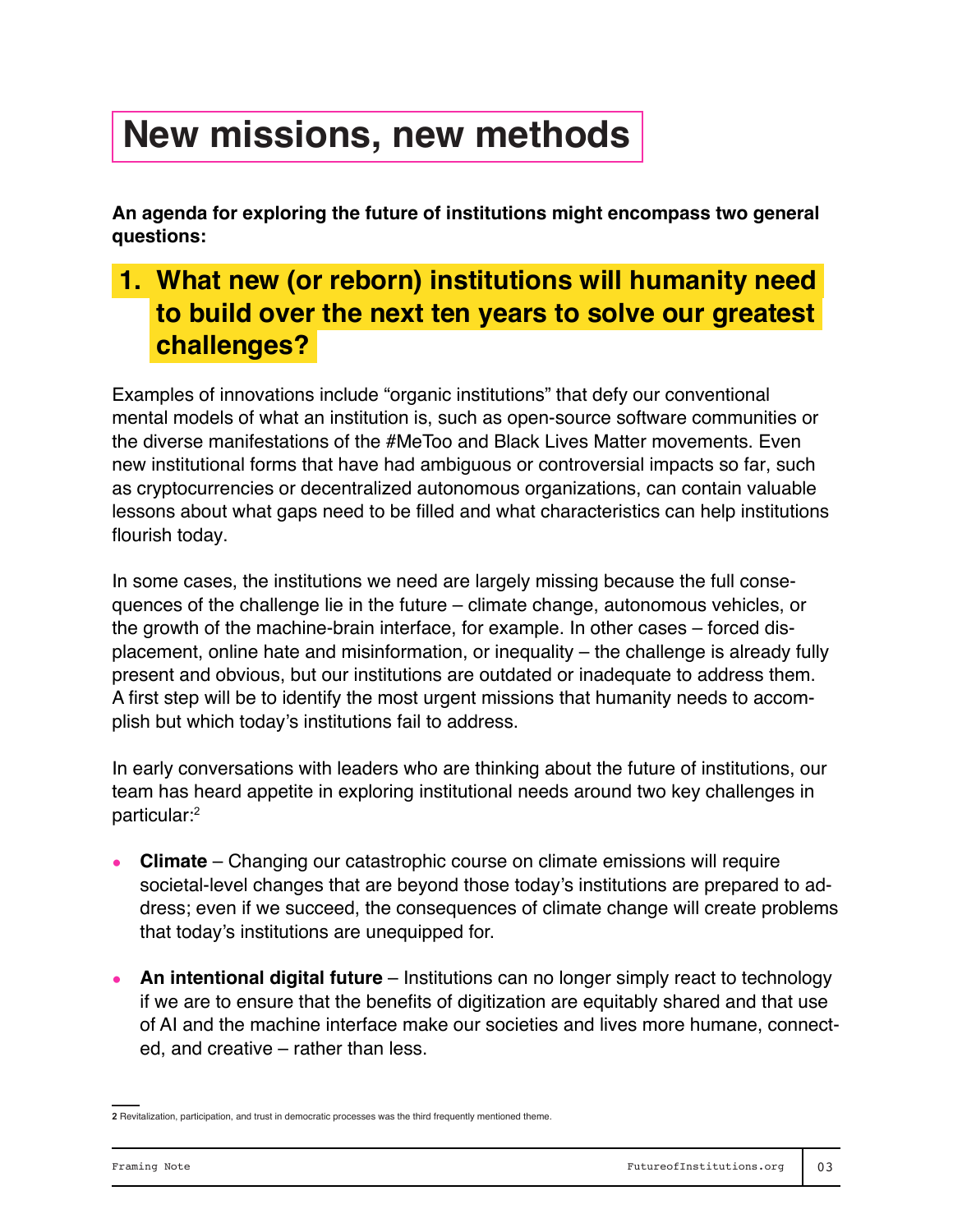### **2. What innovations in how institutions work can serve as models for building – or rebuilding – these institutions, for today and the future?**

Addressing new missions won't be as easy as creating an "institution for mission X." Most will require an ecosystem of institutions. Further, these institutions will need to be capable of succeeding not just now, but in the decades to follow. This will require new models for institutions.

Our early hypothesis is that there are four capabilities that institutions – across many sectors and challenges – will need if they are to manage the large-scale, complex, and evolving problems the world faces today:

- **Envisioning and crafting the future** Climate change, global pandemics, refugee crises – we are besieged by problems whose occurrence and re-occurrences are easily predictable. Anticipating and acting to avoid predictable problems is a first step. The next is to proactively set a vision for a better future and take action to create it. This will require better institutional models that can do things like make the risks of inaction as clear as those of action or ensure that the process of creating the official future is shared and inclusive. For example, in the United Kingdom, the Green Party has proposed legislation that subjects an "intergenerational fairness assessment" to account for the needs of future generations.
- **Managing uncertainty, complexity, context, and speed** Sensemaking and execution capacity are crucial to the effectiveness and legitimacy of organizational institutions like governments. Achieving these may require widening our conceptual apertures: Traditional models of bureaucracy and top-down organizations have struggled to take root in low-resource settings or to respond to quick-moving, ambiguous threats. New models offer promise for building these "dynamic capabilities" of institutions. These include networked organizations that serve as a clearinghouse for knowledge and resources, such as US Digital Response which matches volunteer technologists with requests for support from governments.
- **Collective action in a shifting and fragmented landscape of power** Traditional institutions have been joined and displaced by other powerful – often less monolithic – institutions, resulting in a disjointed and shifting web of power. In this context, what kind of institutions can spur and organize collective action at society-wide scale, creating trust, commitment, and shared interest? How can we organize an ecosystem of relationships between many diverse institutions to change systems? Collective projects like Wikipedia or open-source software communities provide one hopeful model, ideas like "mission-oriented innovation," which propose a new role for government as a cultivator of markets and structures of innovation, are another.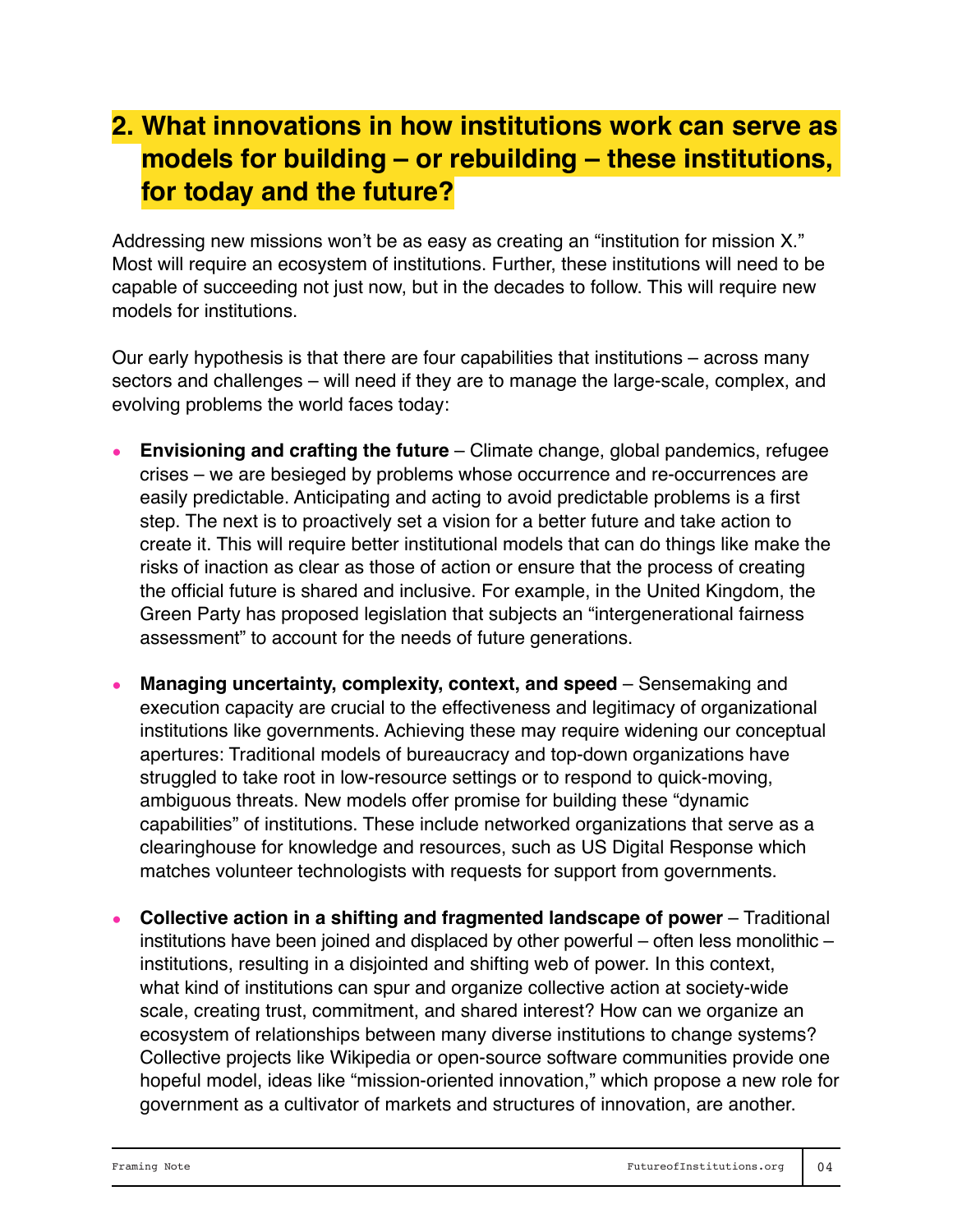**Promoting equality, inclusion, and solidarity** – The above capabilities speak most directly to the functional effectiveness of institutions, but we also need institutions of the future to rectify power imbalances and create common visions that can establish legitimacy across deep divides. To do so, we need new models for participation, trust building, and representation in institutions, and for activating our identities as democratic citizens and members of shared "communities of fate." Novel forms of citizens' assemblies, direct democracy, and workers' cooperatives provide hope. Most often discussed in the context of government, these innovations can be applied in business, international development, media, philanthropy, and beyond.

### **An agenda for future-ready institutions**

What can be done to start building future-ready institutions, and how might The Rockefeller Foundation contribute? Change starts when those working on critical problems believe in the value of better institutions, understand how to make them better, see credible, practical paths forward for building or changing institutions, and have the resources needed to set down those paths. A few strategies are promising:

- **Articulate a new narrative of "institutions"** The idea that our institutions are crumbling is in the post-pandemic zeitgeist. However, we should avoid a reflexive return to familiar mental models of institutions and power structures. For example, the institutions of the future could be creative and generative, rather than corrective and responsive. They might focus on connecting and coordinating, rather than mandating and executing. And they might seek participation and understanding, rather than consensus.
- **Connect innovative leaders and ideas** Our thesis is that much of the new thinking we need is already out there – it's a question of applying this thinking to solve big, real-life problems. Those working on missions and those innovating on models will gain from learning from each other, validating new approaches, and finding new collaborations – even across different sectors and challenges. A live inventory of new ideas and projects could be a modest first step, for example.
- **Make problem solving through better institutions practical, actionable, and accessible** – While The Rockefeller Foundation can and should apply thinking about the future of institution to our own programmatic work and organization, the agendas for institutional change will need to be set by many, not just ourselves and our partners. We can, however, provide ideas, tools, connections, and inspiration to help others act. This potentially could include evidence about when and how it is possible to decisively change institutional ecosystems.